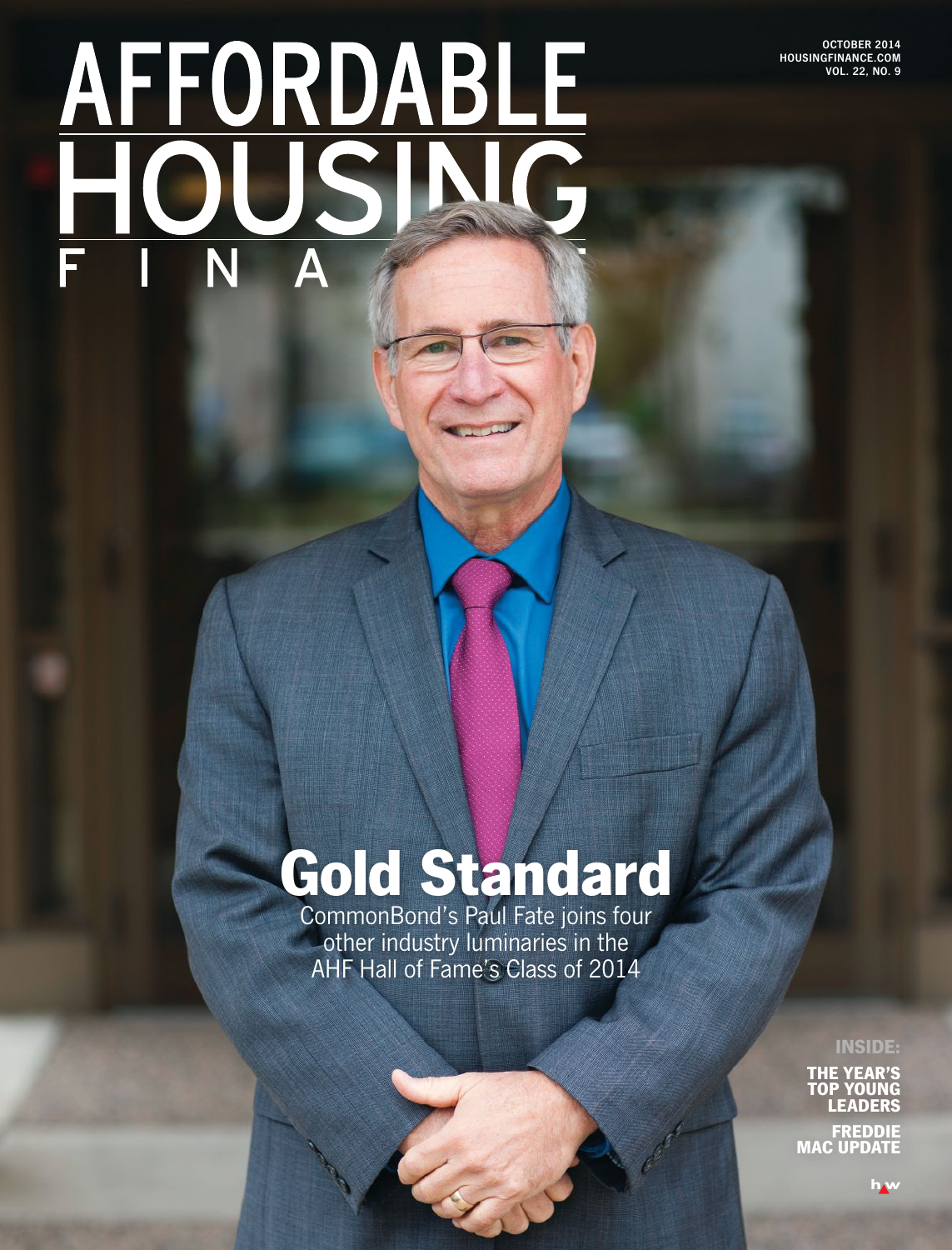# PLACE. MAKERS RESERVE

Meet six young individuals who are making big waves in affordable housing. They play key roles in the industry—developer, syndicator, lender, association officer. They are this year's Young Leaders. Since 2008, AHF has been honoring men and women under 40 who are making a difference in affordable housing. It's a way for us to recognize their achievements and foster the development of a new generation of industry leaders. More than just good at their jobs, the honorees are pushing their businesses into new areas and developing new housing models. This year's Young Leaders are Paul Fortino, Mike Hemmens, Heather Raspberry, Rachel Rhodes, Dana Trujillo, and Dena Xifaras. The Young Leaders will be recognized at AHF Live: The Affordable Housing Developers Summit, Nov. 19–21, in Chicago.

Senior vice president, Southport Financial Services

Mike Hemmens Western regional director, Citi Community Capital

Heather Raspberry Executive director, Housing Association of Nonprofit Developers

Rachel Rhodes Regional vice president, National Equity Fund

Dana Trujillo

Housing development director, Skid Row **Housing Trust** 

Dena Xifaras Vice president, asset management, Preservation of Affordable Housing